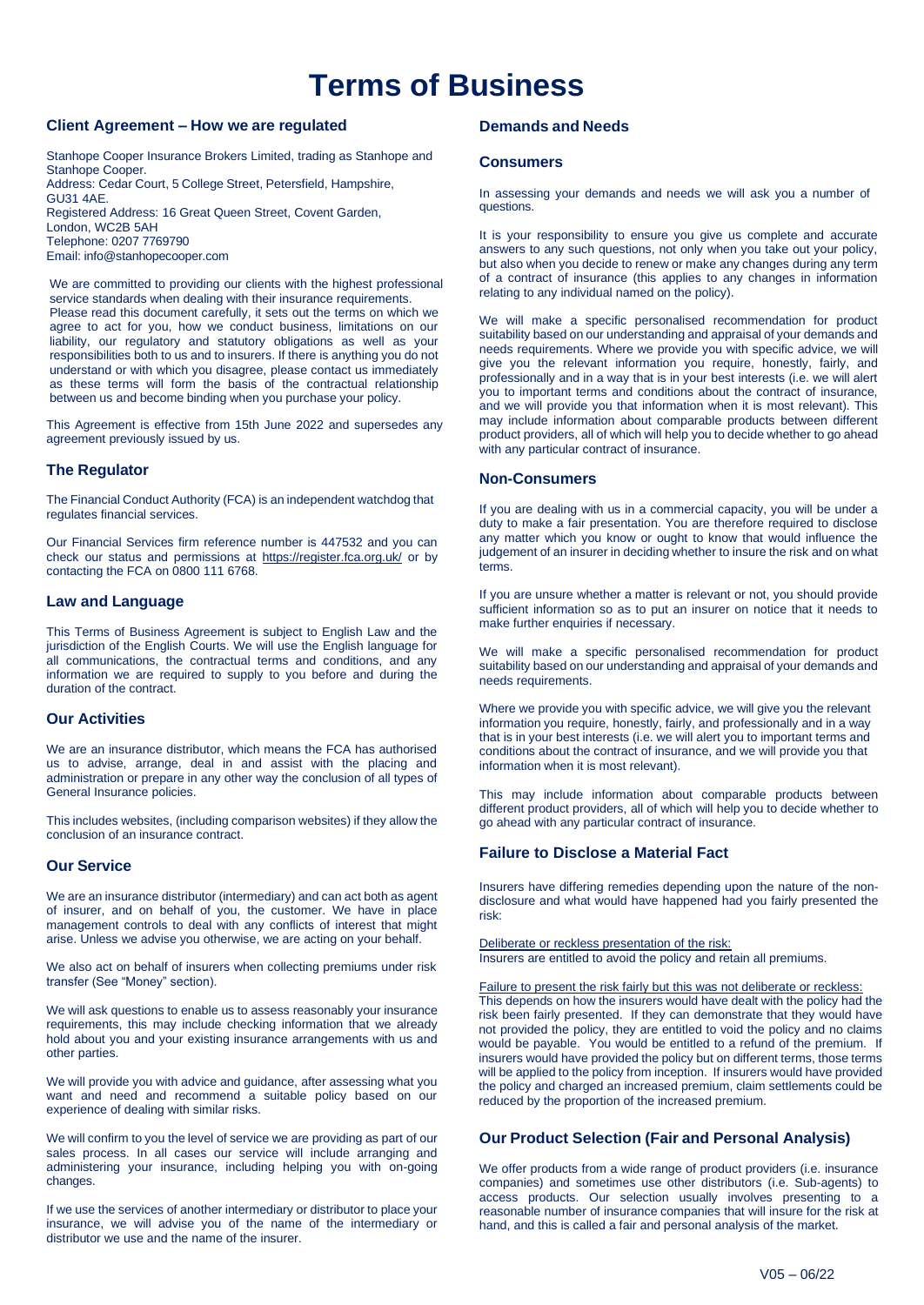Sometimes we may only approach a specified number of product providers (i.e. insurance companies) and this is a Panel, or in some cases, we may only approach one product provider, in either case, we will tell you the basis as part of our selling process.

The processes we have in place means that the characteristics of these products take account of our target customer's demands and needs and include sourcing products from one or more of the product providers we deal with.

We will also provide a list of the companies that form the Panel we have approached at quotation stage**.**

A full list of these product providers is available. Should you require a copy of the full list please contact us.

#### **Product Oversight and Governance**

Most of the products we offer are ultimately manufactured by product providers (usually the Insurance Companies providing cover. As a distributor we have measures in place to:

- Obtain information about the product, the product approval process and understand the identified target market.
- Ensure that they understand the value assessment that the manufacturer has undertaken, so that they can distribute the product accordingly.
- Consider the impact that their distribution strategy and process has on the value of the product. This includes considering any remuneration they receive as part of the distribution strategy and ensuring that it does not result in the product failing to offer fair value to the end customers.
- Provide information to support the manufacturer in their product reviews. This includes information on remuneration where this has an impact on the value of the product.
- Amend their distribution processes if they identify it results in harm to customers. This should include taking appropriate remedial action.
- Carry out annual product reviews for all products.

For those products that are manufactured in collaboration with product providers (usually the Insurance Companies providing cover), we elect to involve ourselves as a co-manufacture of some products we offer including those provided by Channel 15, Covea & HDI. In all instances where we co-manufacture, we have put in place a product oversight and governance framework. This framework's overarching objective is to:

- take into account the interests and characteristics of our target customers,
- not adversely affect our target customers;
- prevent or mitigate any customer detriment we might identify; including procedures for monitoring, reviewing and distributing such products.

Our framework, means we have in place written processes, proportionate to the level of complexity and risks related to our products, which we follow stringently, allowing us to ensure any distributors (including us, and our employees) have the necessary knowledge, experience and competence to understand the product and ensure it is consistent with a customer (or potential customers) demands and needs; even where our distribution chain is long, we aim to ensure this goal is met.

## **Warranties and Conditions Precedent**

A warranty is a term in an insurance contract which must be strictly complied with. In the event that a warranty is breached, the insurer's liability may be suspended until the breach is rectified. Cover is reinstated once the breach is rectified, however, insurers may have no liability to pay losses occurring or attributable to something happening during any such period of suspension.

Where a warranty or other term has been breached, insurers may still be liable to pay claims occurring during the breach period, provided the insured can prove that the breach did not increase the risk of the loss which actually occurred, and the provision breached does not define the risk as a whole.

Please also take particular note of any conditions precedent that appear in the policy. If a condition precedent to the validity of the policy or to the commencement of the risk is not complied with, the insurer will not

come on risk. If a condition precedent to the insurer's liability under this policy is not complied with, the insurer may not be liable for the loss in question. A condition precedent may exist in the policy using other terminology and without reference to the words 'conditions precedent.'

It is very important that you read the full policy carefully and, if you are unsure of, or are unable to comply with, any provisions, please contact us immediately.

#### **Reasonable Search**

You are required to make enquiries of anyone who might be able to give material information. This could include Directors, senior management, shop floor managers, and agents of the firm such as solicitors or accountants. You should fully disclose every material circumstance which you are aware of or ought to know. You will also be required to conduct a 'reasonable search' of your records to ensure that you fully discharge your duty of fair presentation.

The reason why this is vital and extremely important is that if you fail to tell us something, your policy could leave you with no insurance protection; insurers may reduce or choose not to pay any claims and could cancel your policy. You will find it difficult to re-arrange cover because you did not fully disclose an insurer everything, and you will have to disclose this fact when you reapply for insurance.

## **Method of Communication**

Whilst you do have a choice in the way we communicate with you, we will principally provide you with information using e-mail or some other means to enable you to access information electronically.

During the process of dealing with us you will be given an option to receive information in this way, meaning if you would like information in a paper format, we will be happy to provide it.

## **Call Recording**

Your call may be recorded for training or monitoring purposes. We ensure all call recordings are protected in the same way as any other digital or written data in strict accordance with the General Data Protection Regulations (GDPR) and The Data Protection Act (DPA) 2018.

## **Training**

We maintain training to a minimum standard to ensure our workforce is appropriately skilled but where specialism in particular activities is required, we have in place more detailed requirements, including the need for our staff to attain a professional qualification where relevant.

## **Limit of Liability**

This clause restricts the amount that may be recoverable because of our negligence. Other than injury or death of any person (for which no cap on liability will apply), our liability to you for the services we provide shall not exceed £1,000,000 for any one event or connected events.

## **Conflict Management**

Whilst we act in the capacity of agents for our product providers (i.e. the insurance companies we do business with) we are required to have in place appropriate governance controls to help us meet our regulatory objectives. We have in place effective organisational controls, including appropriate supervision, to ensure we manage any and all conflicts of interests which may arise or may be identified from time to time. This includes gifts and benefits granted and accepted, which may damage the interests of our relationship with either our distributors or our customers.

#### **Our Customers Best Interests**

Our primary aim is to ensure, for any customer (or potential customer) that we act honestly, fairly and professionally and in the customers best interest including giving customers information they might need to understand the relevance of any information we provide, as well as objectively giving that information when it is most useful to a customer to enable informed decision making.

#### **Ownership**

Stanhope Cooper is a private limited company incorporated in England. We do not hold more than 10% of the voting rights or capital in any insurance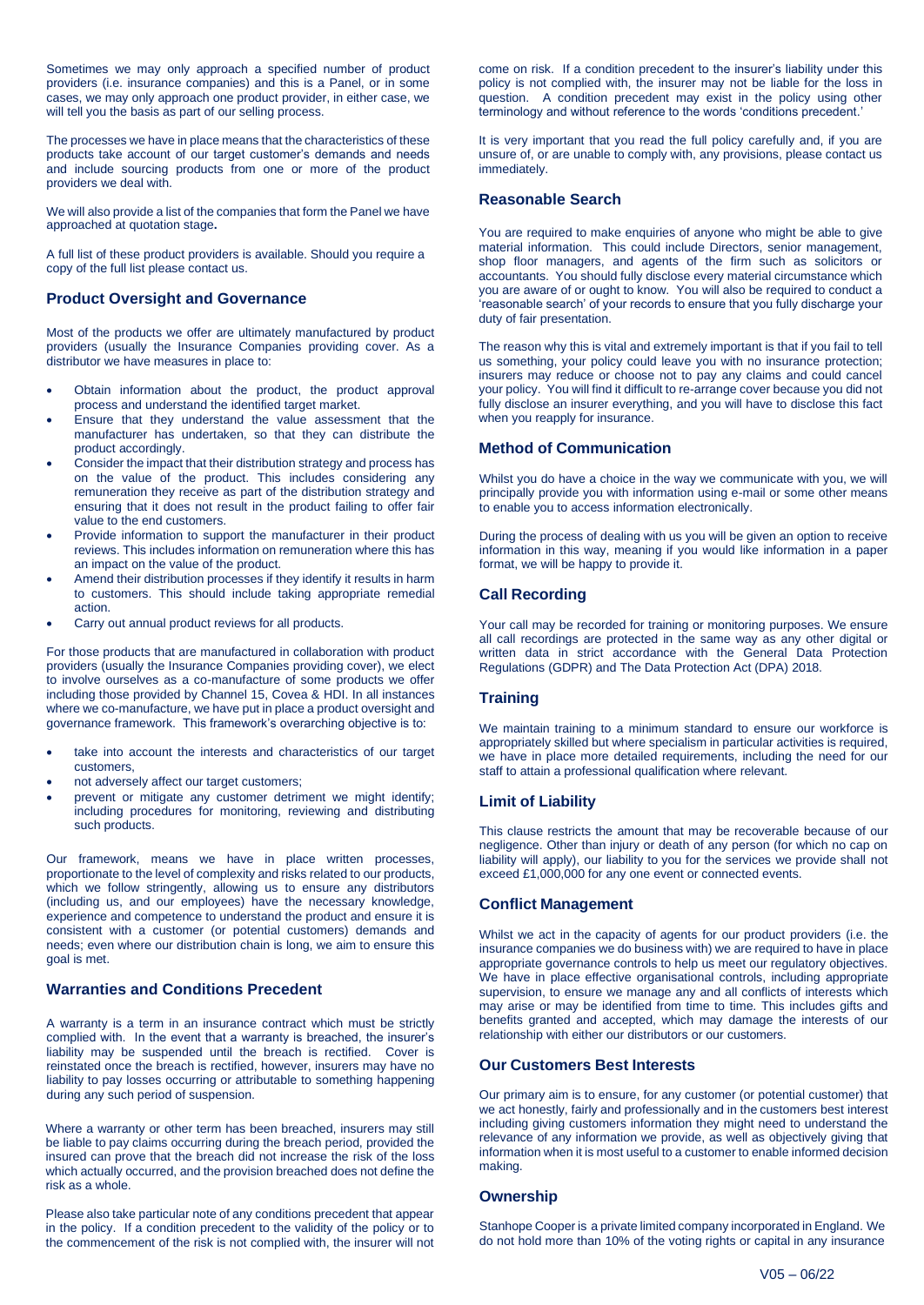undertaking. No insurance undertaking holds more than 10% of the voting rights or capital in Stanhope Cooper.

## **Financial Strength**

We regularly assess the financial strength of the Insurance Companies and other intermediaries that we deal with. The process usually involves general observation of the financial ratings applied by independent rating agencies such as Standard & Poor's and A M Best published with other readily available information within industry guides, newsletters, and press releases. Whilst we take care to deal with companies that maintain reasonable solvency margins, we cannot guarantee their financial ability to pay claims.

#### **Money**

We will hold money that you pay to us in accordance with the regulator's rules or under a risk transfer agreement with insurers. This will include holding your money in the following way:

Client money may be held in designated investments and we will keep any investment returns earned.

A statutory trust client bank account that only allows us to use the money held in trust on behalf of a customer for paying that customers' premium to an insurance company and to pay premium refunds or claims we receive from that insurance company to the customer once the premium has been received from that insurance company. We cannot use that customer's money to pay other customers premium or refund. We do not pay any interest on premiums held by us in the course of arranging and administering your insurance, unless, in the case of consumer transactions we receive more than £20 per transaction, and then we will ask for your permission to retain the interest. Unless you tell us otherwise, you are consenting to us holding your money in this way.

#### **By holding your money in this way, means that in the event that this firm becomes insolvent your money remains protected.**

In arranging your insurance, we may employ the services of other intermediaries who are regulated by the FCA and your premium may be passed to these intermediaries for payment to insurers. These firms are also required to hold clients' money in a separate trust account. We will also inform you if at any time we are required to pass your premium to firms that operate outside the UK where the protection may be different. Should you not wish us to pass premiums to a firm outside of the UK, please inform us.

## **Terms of Payment**

Please note that you are responsible for the prompt payment of premiums and therefore we require payment of your premium by the inception or renewal date of your policy. Failure to settle your premium by this date may result in your insurer cancelling your policy and imposing a time on risk charge.

We accept most major credit cards and also bank transfers, for which no charges will apply. We do not accept cheques or cash.

In addition, you may be able to pay premiums in monthly instalments via insurers' direct debit facilities or a credit scheme with a finance provider which will most likely result in an additional charge. Full details of payment options will be available at quotation and renewal stage.

In the event that we receive no instructions or payment before the date of inception or renewal, we reserve the right (but shall have no duty) to renew your policy and (in respect of direct debit/instalment payments) to continue to accept payment from you unless and until you provide us or your insurance company with written confirmation that you would like to cancel your policy. In situations where we have anticipated (in the absence of instructions to the contrary) that renewal is required you may be liable to make payment to us and/or your insurance company.

## **Personal Credit Checks**

Please be aware that when we approach insurers for quotations some may conduct personal credit checks as part of the underwriting process. We have been advised that this will not have any detrimental effect on your credit rating or history, but the search will appear on your record whether or not your application is proceeded with.

Where we have been asked to arrange personal premium finance, we must comply with the Consumer Credit legislation and therefore we will pass on your name, address and date of birth to the provider in order for affordability assessments to be made. When assessing your application the provider may use credit scoring, automated decision making and credit reference agencies.

#### **Sanctions**

All businesses in the UK are subject to the provisions of Government sanctions and are therefore prohibited from dealing with 'embargoed' entities. Therefore, both us and your insurers will perform sanctions checks. If you or your insurer is based elsewhere in the world then additional sanctions may be applied. We will also complete these checks for consumers.

#### **Insurance Premium Tax (IPT)**

Your premium detailed in the policy will include IPT at the prevailing rate. Should the rate of IPT be amended by the Government, your premium will be amended by the insurer to reflect the change.

## **Our Remuneration**

We usually receive a commission from the insurance provider with whom we place your business, and this is expressed as a percentage of the premium you pay and in such a case, the commission will be paid to us either when we are in receipt of cleared funds from you (or the premium finance company, if one has been used) or, when the insurer has received cleared funds from us in respect of the premium due under your policy. The individual agreements we have with each insurer will determine which of the two methods above is used to make this transfer of commission. We also receive commission for arranging finance agreements for the payment of insurance premiums and this is usually expressed as a percentage of the individual loan and is paid to us directly by the premium finance provider. This means that the amount you pay for credit and the overall cost of arranging your insurance will vary according to the interest charged by the lender and the amount of commission we earn. Using premium finance makes the overall cost of the insurance more expensive. A full breakdown of the cost of your insurance and the cost of credit will be provided as part of your new business or renewal quotation before you decide whether to proceed.

We may also receive a commission or fee for passing introductions to other professional firms.

In addition, we may also charge you an administration fee for arranging your insurance, on mid-term adjustments and policy cancellations. Full details will be provided to you at outset.

## **Our current fee structure per policy**

- £50 New Business
- £50 Renewal
- £25 Mid Term Amendment, nil for a Commercial Motor Fleet adjustment £50 – Policy Cancellation

## **Specific scheme facilities, this relates to our nonadvised Jewellery Scheme Only**

- £25 New Business (if under £250 before Insurance Premium Tax)
- £50 New Business (if over £250 before Insurance Premium Tax)

£50 – Renewal

NIL – Mid Term Amendment/Cancellation

# **Payment Options**

We will provide you with full details of all the payment options available to you when we provide you with your insurance premium.

## **Premium Finance**

We may be able to arrange finance for insurance instalments through the insurer or through a preferred premium finance provider. We act as a credit broker in arranging premium finance facilities and we will give you further information about this before we finalise your instalment arrangements.

When we are aware there is an alternative premium finance arrangement available, with a lower annual percentage rate, for example direct with your insurer, we will let you know. This will enable you to make an informed decision.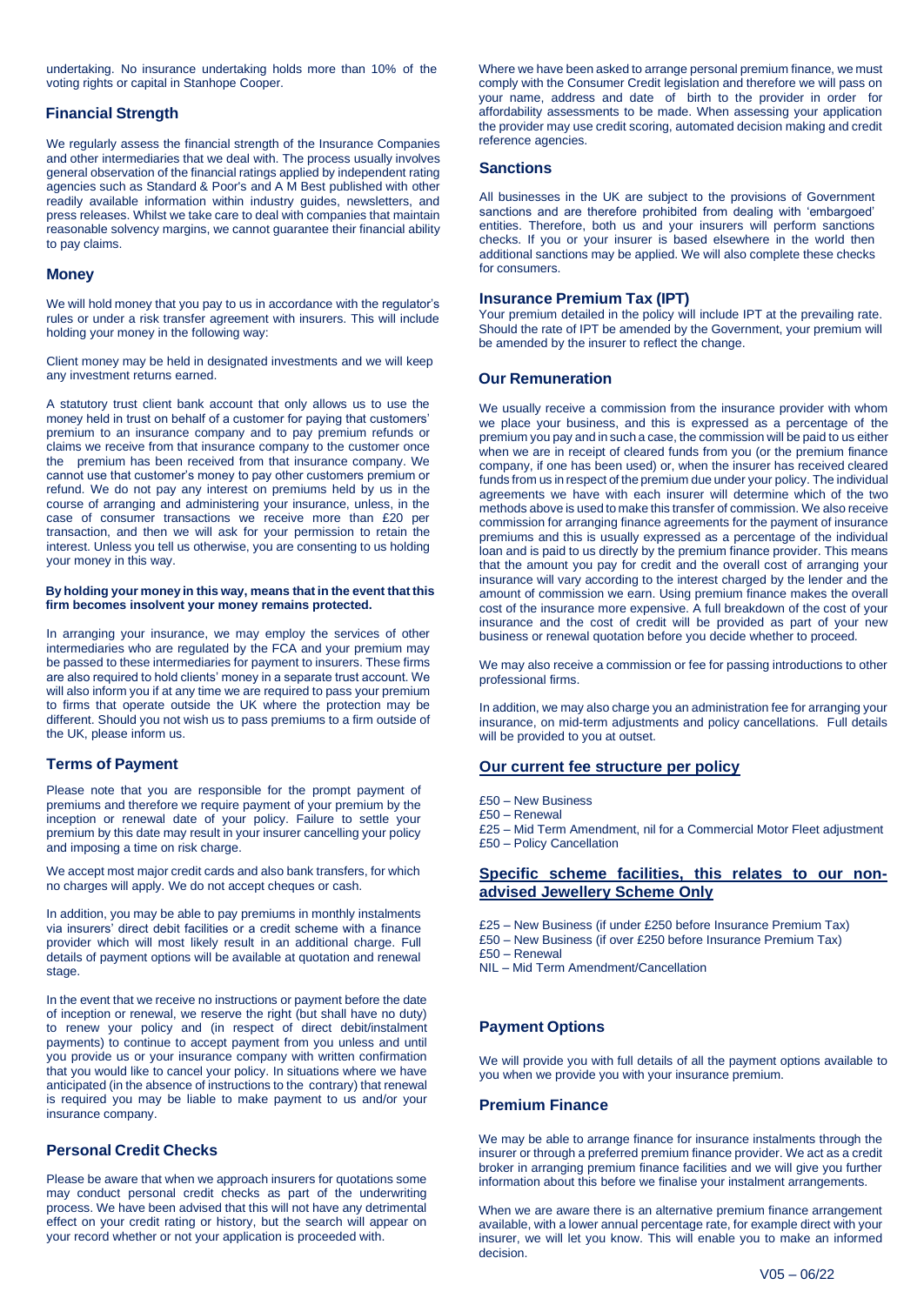We will not make a specific recommendation or provide you with specific advice, we will give you the relevant information you require, honestly, fairly and professionally and in a way that is in your best interests this may include information about one or more agreements that you may be eligible for, so that you can compare them, which will enable you to make your own choice about whether to go ahead with any particular finance agreement.

#### **Important**

Using premium finance makes the overall cost of the insurance more expensive. We will ask you to confirm that you have actively elected (that you have "opted in") to pay via premium finance.

A full breakdown of the cost of your insurance and the cost of credit will be provided as part of your new business or renewal quotation before you make a decision whether to proceed.

Your agreement will last for 12 months but the premium finance may last for a shorter period.

If you choose to enter in a finance arrangement, your details will be passed to a third party (insurer or lender) to enable them to contact you and you should contact us at the address given in this document if you do not want your details passed to that party. This finance arrangement will be subject to interest charges that we will confirm to you when providing the full details. Importantly, the arrangement you will enter into will be with the finance company not us. It is an entirely separate contract irrespective of the insurance contract. In the event of your failure to meet with the contractual obligations regarding payment the finance provider could approach the insurer to seek a termination of the insurance contract to recoup their outstanding finance arrears.

You will be liable to pay their costs and charges if you do not keep up your repayments and cover is cancelled under your policy. This is because the agreement is between you, the policyholder, and the finance company direct, not us or the insurer.

#### **It is important that you read the finance agreement that is sent to you before you agree to enter into such an agreement.**

#### **We do not charge any fees to you for introducing you to a credit provider.**

If you are a consumer as defined under the Consumer Credit Act, you will have the benefit of a 14-day cooling off period.

Please note that we only use Close Premium Finance for the provision of premium finance facilities unless your insurer can offer an in-house finance option at a lower interest rate for you. The lowest interest rate option will always be selected.

**Please Note: Your policy cover will cease if you fail to keep up payments on an instalment agreement or premium finance facility related to it.**

#### **Automatic Renewal**

Where your policy is set to automatically renew (please check your documents) the renewal premium will be collected automatically from your card or bank.

You have an option to cancel the auto renewal at any time by contacting either us or your insurer via telephone, post or email.

Please notify us as soon as possible if you do not want your insurance to automatically renew.

If you do choose to cancel the auto renewal, then it is important that you contact us to renew your policy, as If we do not hear from you, all cover will cease as of the expiry date shown in your renewal schedule.

## **Benefits of Auto Renewal**

- Convenience if you're happy with your cover and renewal premium, you won't need to do anything as your policy will automatically renew.
- No interruption of cover

If your policy is not set to automatically renew (please check your

documents). It is important that you contact us to arrange cover as If we do not hear from you all cover will end on your policy expiry date.

## **Your Right to Cancel (Applicable to Consumers only)**

Please contact us if you wish to cancel any policy that we have arranged for you. Customers acting outside their trade or profession (Consumers) will usually have a legal right to cancel policies for any reason, subject to no claims having occurred, within 14 days of receiving the full terms & conditions. You will always be advised where this Right applies. A charge may apply for the period of cover provided and, in addition, an administration charge will apply (as shown in the charges section above), Cancellation under this right must be in writing, prior to expiry of the cancellation period, to our usual office address.

#### **Cancellation non consumer**

Commercial insurance policies do not routinely have cancellation rights except those available to the insurer. As a Commercial customer, you do not have the same cancellation rights by law as a consumer but may still have specific contract rights and reference should be made to the policy document to ascertain your position.

Where returns of commercial premiums are made on cancellation, it is usually following cancellation by the insurer, not the policyholder. On cancellation of a policy any refund or premium allowed by the insurer will be paid to you after deducting our annual commission and fees.

#### **Cancellation Process**

Once we have been notified that you wish to cancel your policy you may be entitled to a refund or part of the premium paid. Please note that should any claim occur prior to the cancellation of the policy then you are not entitled to a refund. Refunds are generally issued on a pro-rata basis, however in some instances this may not necessarily be the case. In addition please note the following:-

- where a policy is issued on a minimum and deposit basis the
- insurers do not normally provide refunds. • the certificate (if applicable) will need to be returned before a
- cancellation is issued.

where a policy is paid by Direct Debit and the policy is cancelled there still may be an outstanding balance to settle.

#### **Termination of this Agreement**

Unless cancelled by either party, this agreement will remain in force in accordance with the terms below or there is no business placed with us. Should you wish to cancel our authority please provide 14 days written notice which will be measured from the date of receipt.

The outstanding balances for any adjustments or transactions made prior to the termination are still your responsibility and settlement will be required. We are entitled to retain commission and all fees in relation to policies placed by us prior to the termination of this agreement.

Should we be assisting you with a claim prior to the termination, this service will cease as we will no longer be your agent.

Your personal data will be retained in accordance with our Fair Processing Notice. Please refer to this document.

## **Policy Terms & Conditions**

It is your responsibility to examine the policy documentation and familiarise yourself with the conditions, exclusions, warranties, and excesses. A breach of a policy condition may result in the non-payment of a claim. Breach of a warranty may suspend the insurer's liability to pay any claims directly related to such breach until the time that the breach has been rectified. Please contact the office should you require any clarification on the above points.

#### **How to make a claim**

Some insurers have a Claims Notification Line. If this applies to you it will be shown in your policy. You can contact us at the address or telephone number shown on your quotation, or at:

Stanhope Cooper, Cedar Court, 5 College Street, Petersfield, Hampshire, GU31 4AE

Tel: 0207 7769 790 Email: [info@stanhopecooper.com](mailto:info@stanhopecooper.com)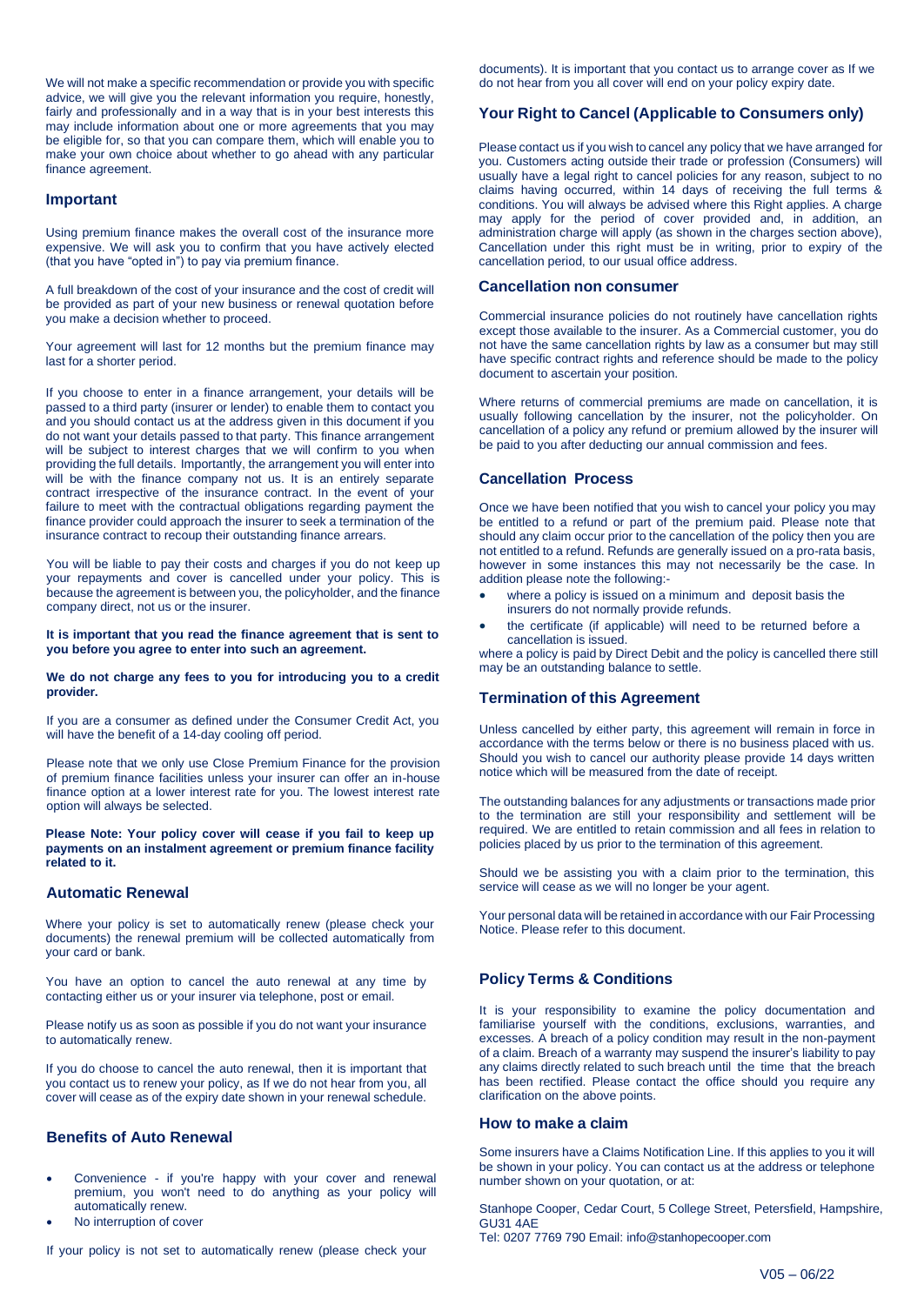You may need to provide some information to enable your claim to be dealt with. This will depend on the type of claim you want to make.

You will be asked for the information that is needed. You must provide promptly any information that is asked for. If you do not, your insurance may not pay out, or may not pay out enough. In certain circumstances late notification may result in your claim being rejected. Failure to provide requested documentation, fully assist or disclose all material facts to the insurers may give the insurers cause to decline the claim. Please do not dispose of any damaged items, take as many photographs as possible and do not authorise any remedial works unless in the event of an emergency or to prevent any further damage.

In the event that the claim involves a third party then please pass on copies of all correspondence immediately.

#### **Quotations**

All quotations are valid for 30 days unless stated otherwise. Please be aware that a quote can be withdrawn or changed if the risk profile changes before cover is incepted.

#### **Client Instructions**

In order for instructions sent via post, email or fax, to be processed they must be received by the relevant account handler. Until this time cover cannot be arranged or changed. In addition, we cannot accept instructions which have been left via any messaging service as neither party can guarantee that they have been received or actioned.

Should instructions sent via post, electronically or telecommunications systems go missing or if there are failures in the postal system, we cannot accept responsibility for instructions which do not reach us.

#### **Documentation**

We strive to produce documentation which is clear, concise and in a comprehensive format. Should you have any queries or are uncertain on any aspect, our staff will be more than happy to clarify any points you may raise.

Although we have checked all documents for accuracy, please take a moment to familiarise yourself with the finer points to ensure that they meet with your requirements paying particular attention to the terms, conditions, warranties and exclusions and any additional endorsements. Please let us know immediately if you are unable to comply with any of these or if there are any amendments required, as failure to do so could invalidate cover once it has been incepted.

Please retain a copy of all documentation (including certificates, particularly in the case of Employers' Liability) in a safe place for your own protection in the event that a claim may possibly be made. It is a requirement of the Road Traffic Act that you are in possession of a valid certificate of insurance before using a vehicle on a public highway.

#### **Complaints**

Our aim is always to provide our customers with a first-class service; however, we are aware that, occasionally, it is possible that we may fail to meet your expectations. If for any reason we have not met your expectations, let us know as soon as possible, by calling our main office telephone 0207 7769790, or write to Rachel Living, Stanhope Cooper Insurance Brokers Limited, Cedar Court, 5 College Street, Petersfield, Hampshire, GU31 4AE or emai[l rliving@stanhopecooper.com.](mailto:rliving@stanhopecooper.com)

If we are unable to resolve the issue to your satisfaction by the end of the third business day following receipt, we will formally investigate the matter. You will receive an acknowledgement of the matter together with a copy of our complaints process promptly and certainly within 5 working days. We will then aim to investigate and provide a resolution as quickly as possible, informing you of a final response no later than 8 weeks.

If you are not happy with our response, or the position after a period of 8 weeks, you may be eligible to refer your complaint to the Financial Ombudsman Service (FOS) for an independent assessment and opinion.

The FOS Consumer Helpline is **0800 023 4567** (free for people phoning from a "fixed line" (for example, a landline at home) or **0300 123 9123**  (free for mobile-phone users paying monthly charge for calls to No's starting 01 or 02). Alternatively, you can contact them at Financial Ombudsman Service, Exchange Tower, Harbour Exchange Square, London, E14 9SR[. www.financial-ombudsman.org.uk](http://www.financial-ombudsman.org.uk/)

## **Who is an Eligible Complainant?**

#### • Any private individual

- A micro-enterprise which employs fewer than 10 persons and has a turnover or annual balance sheet that does not exceed £2 million.
- A small business which has an annual turnover of less than £6.5 million and employs fewer than 50 employees or has a balance sheet total of less than £5 million.
- A charity which has an annual income of less than £6.5 million.
- A trustee of a trust which has a net asset value of less than £5 million.
- An individual who has given a guarantee or security in respect of an obligation or liability of a small business.

If your policy is placed with a Lloyds Syndicate and you wish to ask Lloyd's to investigate your complaint you may do so by contacting: Complaints Team at Lloyds, Fidentia House, Walter Burke Way, Chatham Maritime, Chatham, Kent, ME4 4RN

**A full copy of our complaint's procedure is available on request.**

#### **Financial Services Compensation Scheme (FSCS)**

If we are unable to meet our obligations, you may be entitled to compensation from the FSCS. If we have advised or arranged insurance for you this will be covered for 90% of a claim, without any upper limit, however, claims under compulsory insurance, professional indemnity insurance and certain claims for injury, sickness or infirmity of the policyholder are protected at 100%. Further information is available from the FSCS helpline on 0800 678 1100 or 020 7741 4100 and [www.fscs.org.uk.](http://www.fscs.org.uk/)

The FSCS is the UK's statutory fund of last resort for customers of authorised financial services firms. Compensation is usually payable if an authorised firm is unable or unlikely to pay claims usually because it has ceased trading or become insolvent.

#### **Block Transfers**

We may, for some classes of insurance, operate block insurance arrangements in order to provide competitive terms. Should it become beneficial to our clients that we do so, we may transfer such blocks from one insurer to another.

This document constitutes both your acceptance that we may make such arrangements at our discretion and your request for us to do so when appropriate.

#### **Transferred Business**

Where we take over the management of policies originally arranged through another insurance broker or intermediary we do not accept liability for any errors, omissions or gaps in cover. In addition we cannot accept liability for any claim which may arise as a result of the advice given by that broker or intermediary.

Should you have any concerns about a policy which has been transferred or if you require an immediate review please contact us. Otherwise, all transferred policies will be reviewed at the renewal of the policy.

#### **Your Data**

We aim to process your data responsibly, fairly and in strict accordance with the General Data Protection Regulations (GDPR) and The Data Protection Act (DPA) 2018.

The GDPR modernised data protection law requiring enhanced disclosures about what we do with your information including (but not limited to):

- Our lawful bases of processing.
- The information we collect, and how we use and share that information.
- How long we keep information, including the purposes (e.g. administer your policy);
- The technical and organisational measures we have in place to safeguard your information.
- Your individual rights; and
- Our approach to marketing

As with many organisations, and to ensure Customers can easily access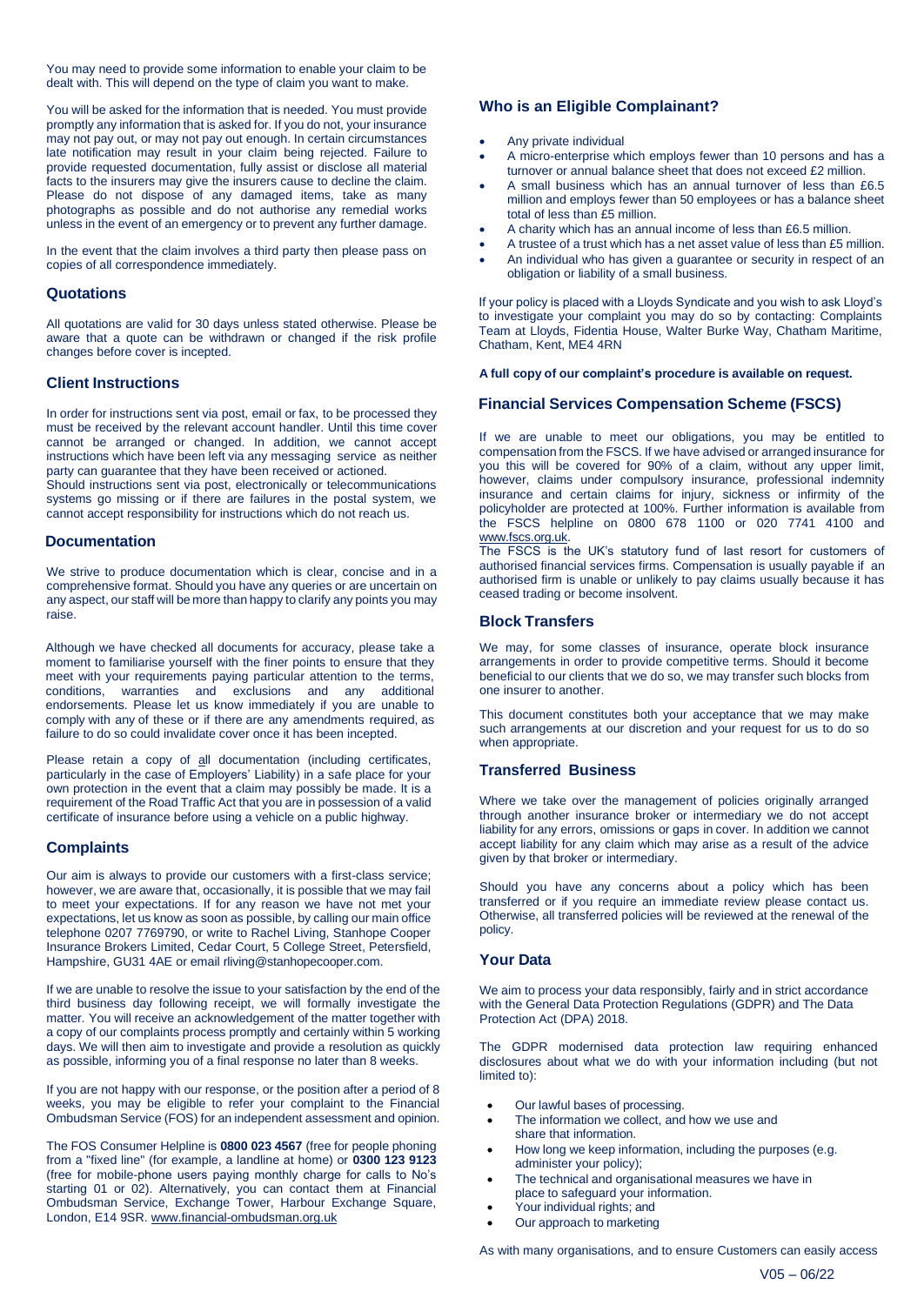details on the areas listed above, we have developed a separate Fair Processing Notice which will be attached to your documentation and can be requested at any time.

It is vitally important to take time to read our Fair Processing Notice carefully as it contains full details of the basis on which we will process (i.e. collect, use, share, and or transfer) and store your information.

It is also your obligation to ensure you show our Fair Processing Notice to all parties related to this insurance arrangement.

If you have given us information about someone else, you are deemed to have their permission to do so.

If you have any questions, including obtaining a copy of our Fair Processing Notice, or any further information about our approach to the GDPR you can write to Rachel Living, Stanhope Cooper Insurance Brokers Limited, Cedar Court, 5 College Street, Petersfield, Hampshire, GU31 4AE or email [rliving@stanhopecooper.com.](mailto:rliving@stanhopecooper.com.)

## **Marketing**

It is extremely important that all parties insured under your policy understand how we process information, including that set out in the Marketing Section of our Fair Processing Notice and this Terms of Business Agreement.

In distributing any marketing, we will act honestly, fairly and professionally and in the best interest of a customer or potential customer, including asking you separately for your permission (consent) to contact you, and the means to contact you (such as by phone, or e-mail, push notifications, SMS text or post) to tell you about:

a) new products or services we have or are developing.

b) trialing products and services which we think may improve our service to you or our business processes.

c) offer you rewards.

d) enter you into a competition.

We will typically ask for your permission when you first contact us, but you have the right to easily withdraw your consent whenever you wish (unsubscribe). We will regularly review your consent to check that your relationship with us and the processing and the purposes have not changed.

We have processes in place to refresh your consent at appropriate intervals, and act on withdrawals of consent (unsubscribe) as soon as we can and not penalize you if you choose not to give or later choose to withdraw your consent.

It is important that you understand you have the right to withdraw or alter your marketing preferences, by calling our main office telephone 02077769790, or writing to Rachel Living, Stanhope Cooper Insurance Brokers Limited, Cedar Court, 5 College Street, Petersfield, Hampshire, GU31 4AE or email rliving@stanhopecooper.com.

#### **Governing law – for private clients only**

These terms of business will be governed and construed solely in accordance with the law of England and Wales. Any legal action or proceedings that may arise out of or in connection with them will be subject to the exclusive jurisdiction of the English courts.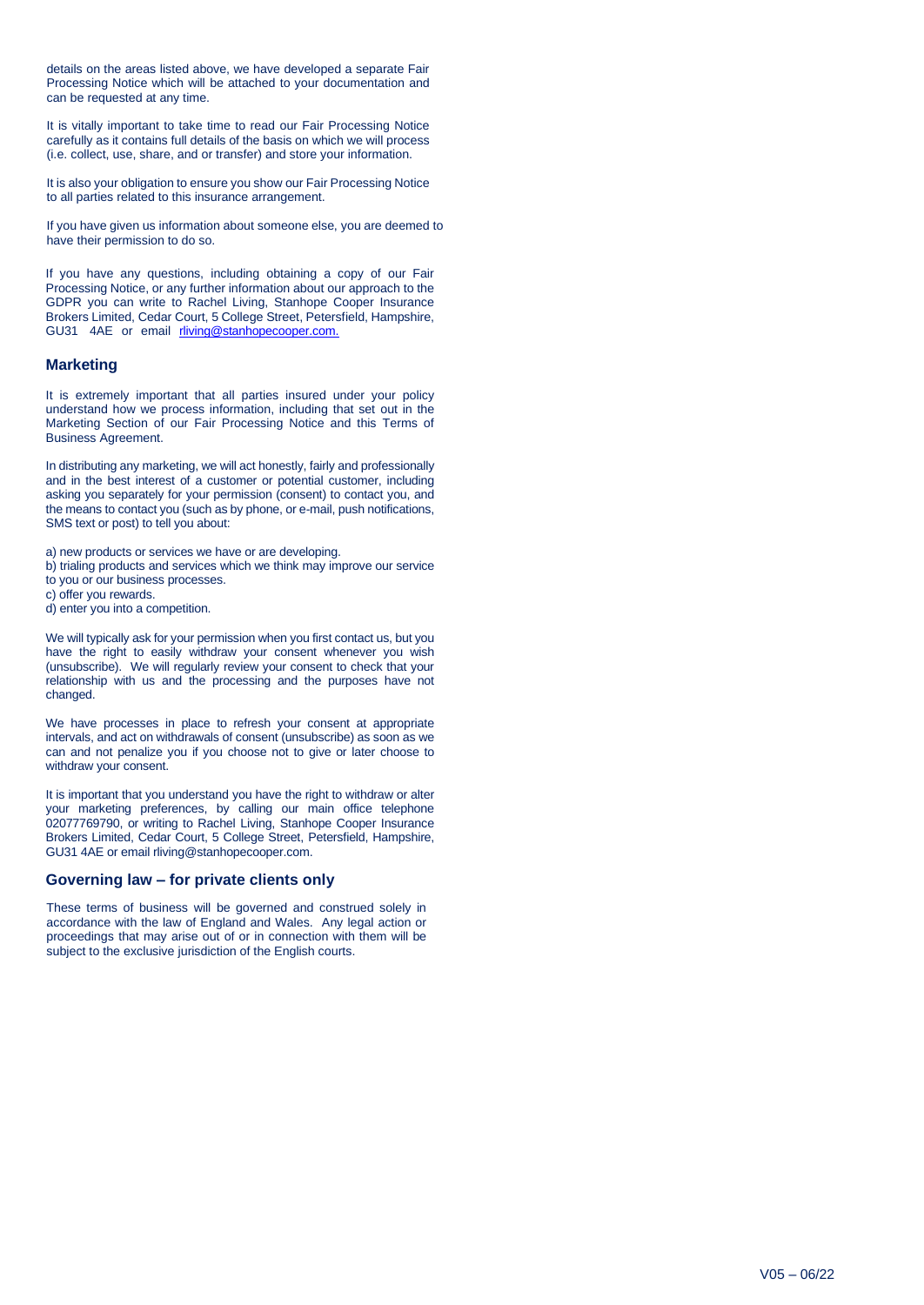# **Fair Processing Notice**

This document explains how we use personal information.

You have the right to object to us using your personal information. You can do this at any time by telling us and we will consider your request and either stop using your personal information or explain why we are not able to.

Our contact details can be found below.

#### **What information do we require?**

Stanhope Cooper will collect personal data about you, which will include your name, address, details of your insurance requirements and contact information. Depending on the nature of the insurance, we will also need to collect sensitive personal information such as health conditions or any convictions. Please refer to the list below for more examples:-

- basic personal details such as name, age, address and gender
- family, lifestyle and social circumstances, such as marital status, dependants and employment type
- financial details such as direct debit or payment card information
- photographs and/or video to help us manage policies and assess claims
- tracking and location information if it is relevant to your policy or claim
- identification checks and background insurance risk details including previous claims information
- medical information if it is relevant to your policy or claim
- criminal convictions if it is relevant to your policy or claim
- accessibility details if we need to make reasonable adjustments to help business activities if it is relevant to your policy or claim

This information can relate to anyone seeking an insurance quote from us now or in the future or whose details are provided during the quotation process. It will even extend to anyone who may benefit from or be directly involved in the quotation, policy or a claim. Before you disclose any information about another person you must make sure that you have their permission to give us these details and that they understand how it will be used.

## **Why we need to take these details**

We will use the personal information in a number of ways: -

- to provide quotes, administer policies and policyholder claims to fulfil our contract
- deal with complaints and prevent financial crime to meet our legal obligations
- to send marketing information if we have received your specific consent
- to manage our business and conduct market research to meet the legitimate needs of our business

#### **What we do with your data**

All of this data will be processed and stored by our staff based in the UK where it is protected by UK law. We may transfer your personal information to Insurers or other third parties to manage your insurance policy or claim; this could be inside or outside the EU. Some of the organisations we share your personal information with have servers outside the EU. The information will be treated as confidential and will not be disclosed to any third parties other than: -

- insurers, third party underwriters, reinsurers, insurance intermediaries, regulators, law enforcement, the Financial Ombudsman Service (FOS); and other organisations that provide services to us or you
- in the event of a claim we may need to forward your details to a loss adjustor or third party who is involved in the settlement of a claim
- credit reference, fraud prevention and other agencies that carry out certain activities on our behalf, for example;
- the Motor Insurance Database (MID) and the Insurance Fraud Bureau (IFB) our approved suppliers to help deal with claims or provide our services, for example; vehicle repairers, legal advisors, loss adjusters, premium finance companies and risk surveyors
- prospective buyers in the event Stanhope Cooper Insurance Brokers Ltd wishes to sell all or part of its business or block transfer insurance risks to another provider. In certain events it may be necessary to source your personal data from publicly available sources, including information you have made public, for example on social media, fraud prevention agencies or law enforcement agencies.

In addition, we will use your information to tell you about changes which may affect your insurance or advice on risk management. We may also tell you about other products and services that Stanhope Cooper can offer which would complement your existing portfolio. You can opt out from this at any point.

## **How long do we retain your details?**

The information you provide will be kept for as long we need it to administer your policy. We will then keep these details for 7 years after your policy lapses if required to by the Insurer.

## **What are your rights?**

At any time you can ask to view the information that we hold on file for you. If for any reason the information is incorrect you can ask for it to be updated or even deleted. In addition you can ask that we restrict the use of your data, object to how we use you data or completely stop using the information we hold on file. However please note that if we do not hold all the relevant details this will affect our capacity to manage your policy or assist in the event of a claim. Formally this is referred to as:-

a data subject access request the right of rectification the right to be forgotten the right of restriction the right to object

If you wish to exercise any of these rights or have any questions about how we use your personal information you can do so by contacting our Director:

## **Address**:

Cedar Court, 5 College Street, Petersfield, Hampshire, GU31 4AE **Email:** [info@stanhopecooper.com](mailto:info@stanhopecooper.com) **Phone:** 0207 7769790

Or if you wish to make a complaint we encourage you to come to us in the first instance but you are entitled to complain directly to the Information Commissioner's Office (ICO) https:[//www.ico.gov.uk](http://www.ico.gov.uk/)

#### **Changes to our Fair Processing Notice**

Occasionally it may be necessary to make changes to this notice. When that happens we will provide you an updated version at the earliest opportunity. The most recent version will always be available on our website